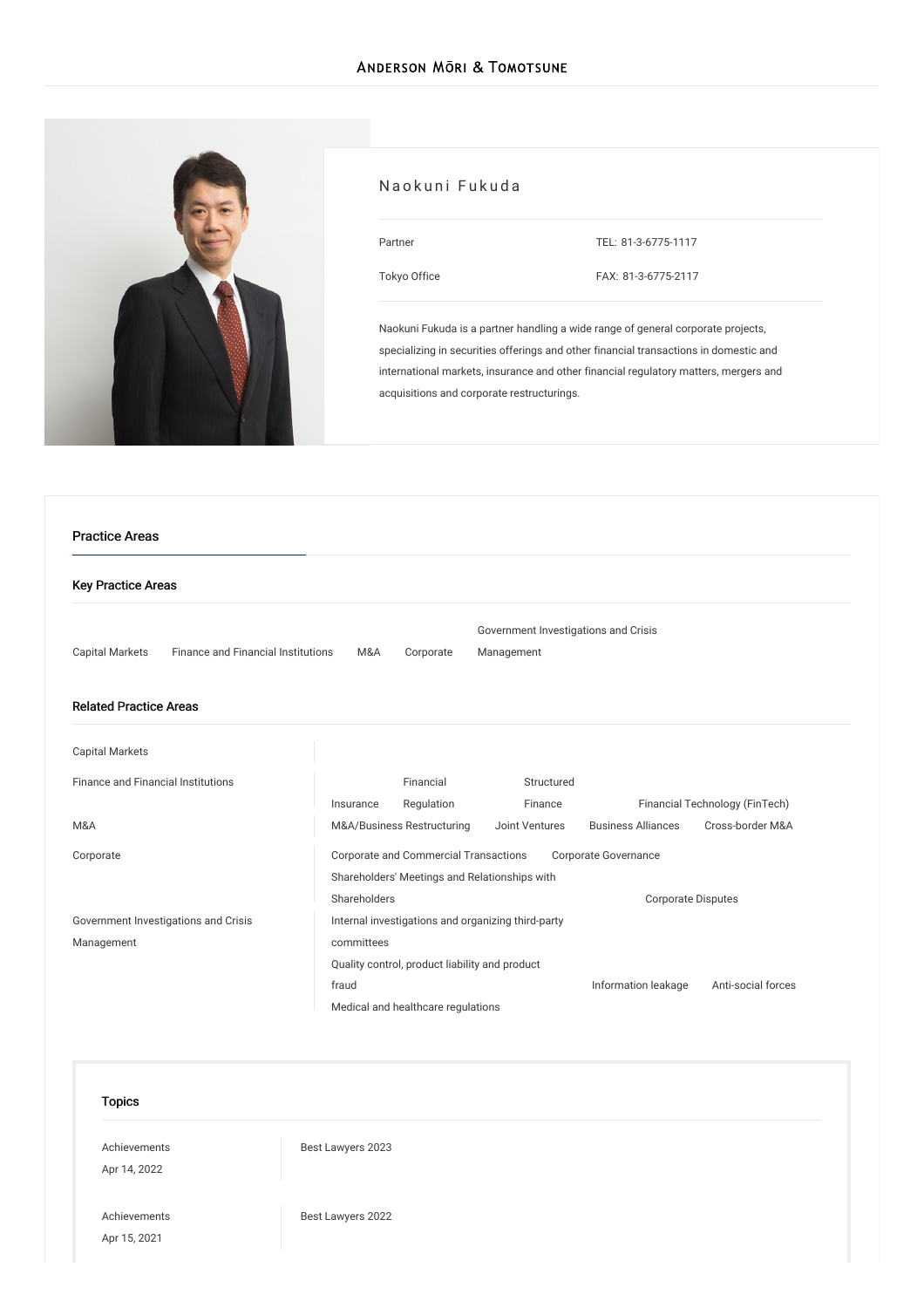# Practice Groups

| Corporate Transaction Group | Dispute Resolution Group        | <b>Financial Services &amp; Transactions Group</b> |
|-----------------------------|---------------------------------|----------------------------------------------------|
| Capital Markets Group       | <b>Structured Finance Group</b> | Life Sciences and Health Care Practice Group       |

# Background

| Mar 1988            | The University of Tokyo (LL.B.)                                                                   |
|---------------------|---------------------------------------------------------------------------------------------------|
| Apr 1988 - Apr 1994 | Worked for The Yasuda Fire and Marine Insurance Company, Limited (currently Sompo Japan Insurance |
|                     | Inc.)                                                                                             |
| May 1996 - Mar 2000 |                                                                                                   |
| May 1994 - Apr 1996 | Seconded to the Ministry of Health and Welfare                                                    |
| Apr 2002 - Oct 2003 | The Legal Training and Research Institute of the Supreme Court of Japan                           |

### Publications

| Insurance & Reinsurance 2016 (Japan Chapter)                                  | The International Comparative Legal Guide | Feb 2016 |
|-------------------------------------------------------------------------------|-------------------------------------------|----------|
| Insurance & Reinsurance Law & Regulation (first edition 2014) (Japan Chapter) | European Lawyer Reference                 | Oct 2014 |
| Insurance & Reinsurance (first edition 2012) (Japan Chapter)                  | European Lawyer Reference                 | Aug 2012 |

#### Lectures

| FinTech, InsTech and Insurance Business, Insurance Business Act<br>Insurance Forum 2016 organized by Seminar Info Co., Ltd.          | Nov 25, 2016 |
|--------------------------------------------------------------------------------------------------------------------------------------|--------------|
| Final Enforcement of 2014 Amendments to the Insurance Business Act: Practical highlights<br>Insurance Forum 2015 organized by        | Nov 26, 2015 |
| Seminar Info Co., Ltd.                                                                                                               |              |
| Practical Impact of the Final Enforcement of 2014 Amendments to the Insurance Business Act<br>Seminar Info Co., Ltd.                 | Aug 21, 2015 |
| Regulations regarding Insurance Solicitation: 2014 Amendments to the Insurance Business Act<br>Insurance Forum 2014 organized        | Nov 27, 2014 |
| by Seminar Info Co., Ltd.                                                                                                            |              |
| Regulations regarding Insurance Solicitation: How the solicitation regulations will be amended according to reports from the working | Nov 28, 2013 |
| group of FSA's Financial System Council<br>Insurance Forum 2013 organized by Seminar Info Co., Ltd.                                  |              |
| Method of Providing Insurance Products and Services, etc.: Understanding regulatory changes to take place through discussions        | Feb 27, 2013 |
| within the working group of FSA's Financial System Council<br>Financial Management Forums, Inc.                                      |              |
| Regulations regarding Insurance Solicitation: Insurance solicitation in the internet age<br>Insurance Forum 2012 organized by        | Nov 29, 2012 |
| Seminar Info Co., Ltd.                                                                                                               |              |

#### Achievements

| Apr 14, 2022 | Best Lawyers 2023 |
|--------------|-------------------|
| Apr 15, 2021 | Best Lawyers 2022 |
| Apr 9, 2020  | Best Lawyers 2021 |
| Apr 4, 2019  | Best Lawyers 2020 |

#### Professional Admissions